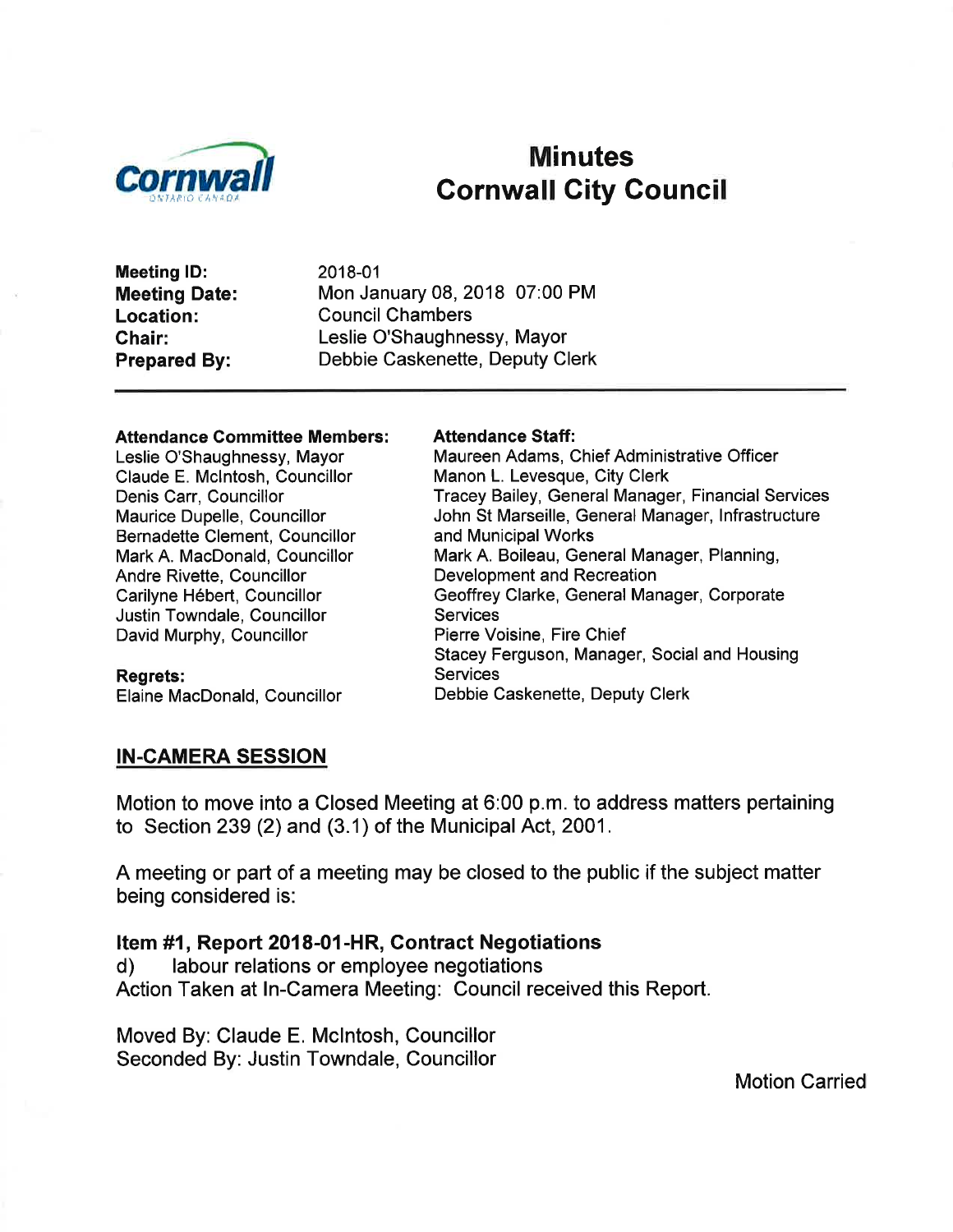Mayor Leslie O'Shaughnessy called the Regular Public Council Meeting to order at 7:05 p.m.

#### MOMENT OF PERSONAL REFLECTION

#### NATIONAL ANTHEM

**Assembly** 

#### ROLL CALL

#### ADDITIONS. DELETIONS OR AMENDMENTS

All matters listed under General Consent, save and except "Delegations" are considered to be routine and will be enacted by one motion.

1 Consent ltem #1, Proclamation of Alzheimer Awareness Month, was moved to Communications Item #2 for discussion.

#### ADOPTION OF AGENDA

Motion to adopt the Agenda as amended.

Moved By: Mark A. MacDonald, Councillor Seconded By: André Rivette, Councillor

Motion Carried

#### DISCLOSURE OF INTEREST

There were no disclosures of interest declared.

#### COMMITTEE OF THE WHOLE

Motion to go into Committee of the Whole and to consider and refer all Minutes, Presentations, Delegations, Consent/Correspondence, Resolutions, Reports and By-laws to that Committee.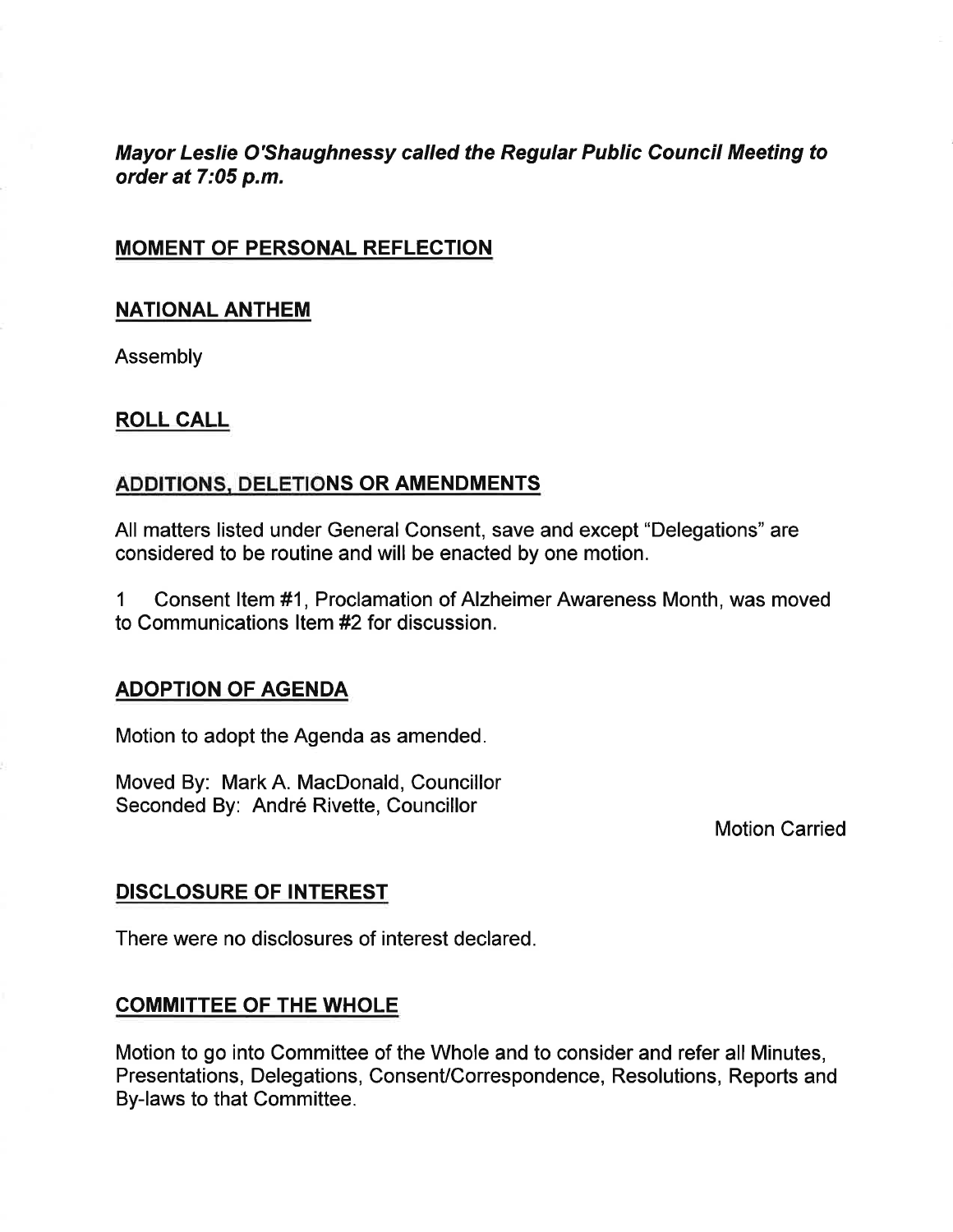Moved By: Maurice Dupelle, Councillor Seconded By: Claude E. Mclntosh, Councillor

Motion Carried

#### GENERAL CONSENT

#### ADOPTION OF MINUTES

Motion to adopt the following Minutes as presented.

I December 11,2017 Cornwall City Gouncil Meeting Click for detail  $\rightarrow$ 

2 December 11,2017 Cornwall Gity Council Meeting Click for detail  $\rightarrow$ 

3 December 18,2017 Cornwall City Council Meeting Click for detail --> **Or** 

Moved By: André Rivette, Councillor Seconded By: Bernadette Clément, Councillor

Motion Carried

#### **PRESENTATIONS**

1 Petty Officer Second Glass Sebastien Martin, Recipient of the Duke of Edinburgh Youth Award Society, Bronze Level - Book of Recognition Click for detail  $\rightarrow$   $\rightarrow$ 

Petty Officer Second Class Sebastien Martin, Recipient of the Duke of Edinburgh Youth Award Society, Bronze Level was congratulated on his achievements and invited to sign the Book of Recognition.

#### **DELEGATIONS**

There were no Delegations

#### CONSENT/CORRESPONDENCE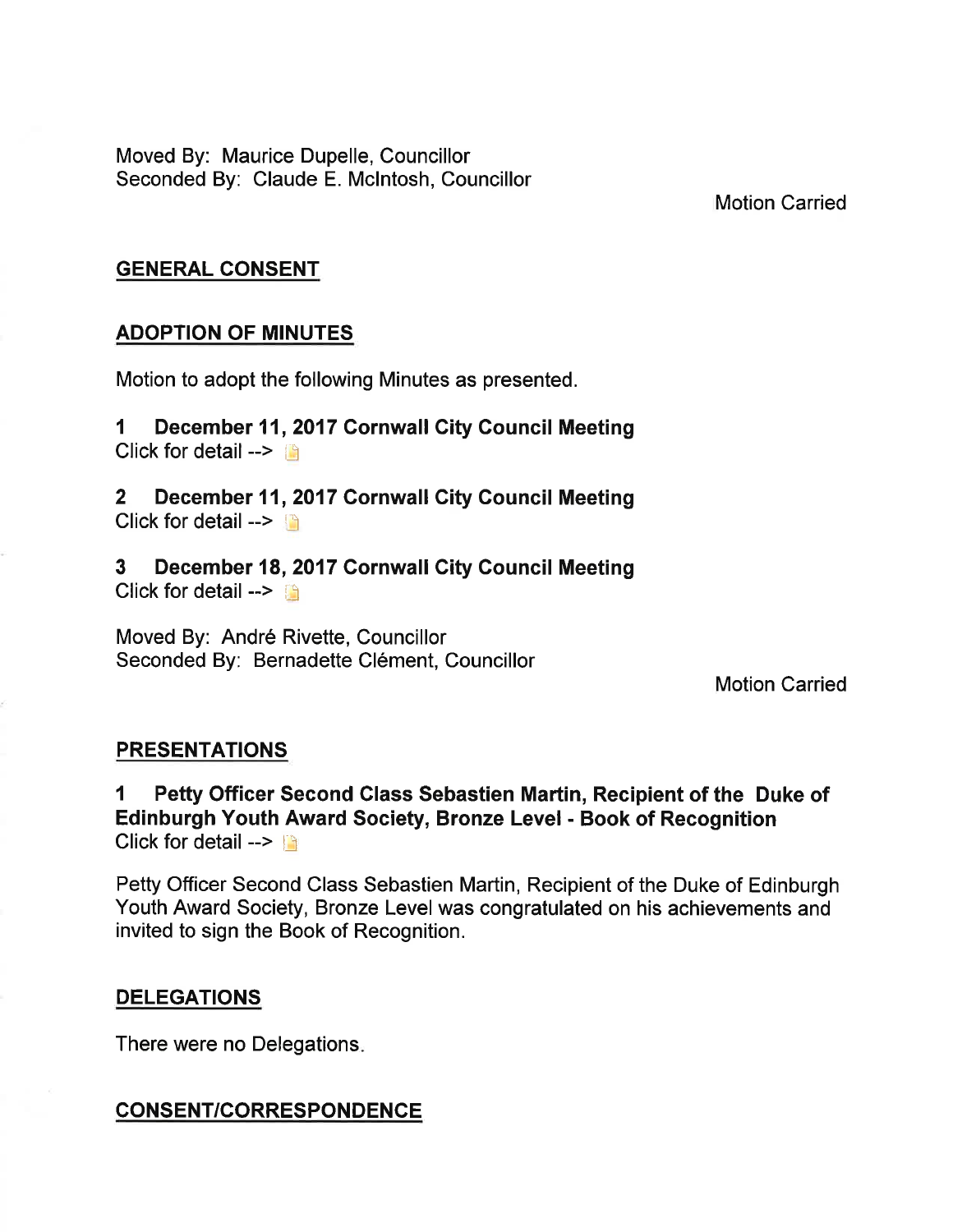#### I Proclamation of Alzheimer Awareness Month

Click for detail  $\rightarrow$ This matter was moved to Communications ltem #2 for discussion.

#### RESOLUTIONS / BUSINESS ARISING FROM NOTIGE OF MOTION

There were no Resolutions

# UNFINISHED BUSINESS REPORTS

There were no Unfinished Business Reports

# COMMUNIGATIONS / REPORTS

# I Ghange Order to Tender No. 17-T49 Justice Building Window & Door **Replacements**

Click for detail  $--$ Motion to fund the variance from the Building Reserve.

Moved By: André Rivette, Councillor Seconded By: David Murphy, Councillor

Motion Carried

#### 2 Proclamation of Alzheimer Awareness Month

Click for detail  $--$ This matter was moved from Consent ltem #1 for discussion.

Motion to proclaim January 2018, as "Alzheimer Awareness Month" in the City of Cornwall.

Moved By: Bernadette Clément, Councillor Seconded By: Carilyne Hébert, Councillor

Motion Carried

# TENDERS AND REQUESTS FOR PROPOSALS

There were no Tenders nor Requests for Proposals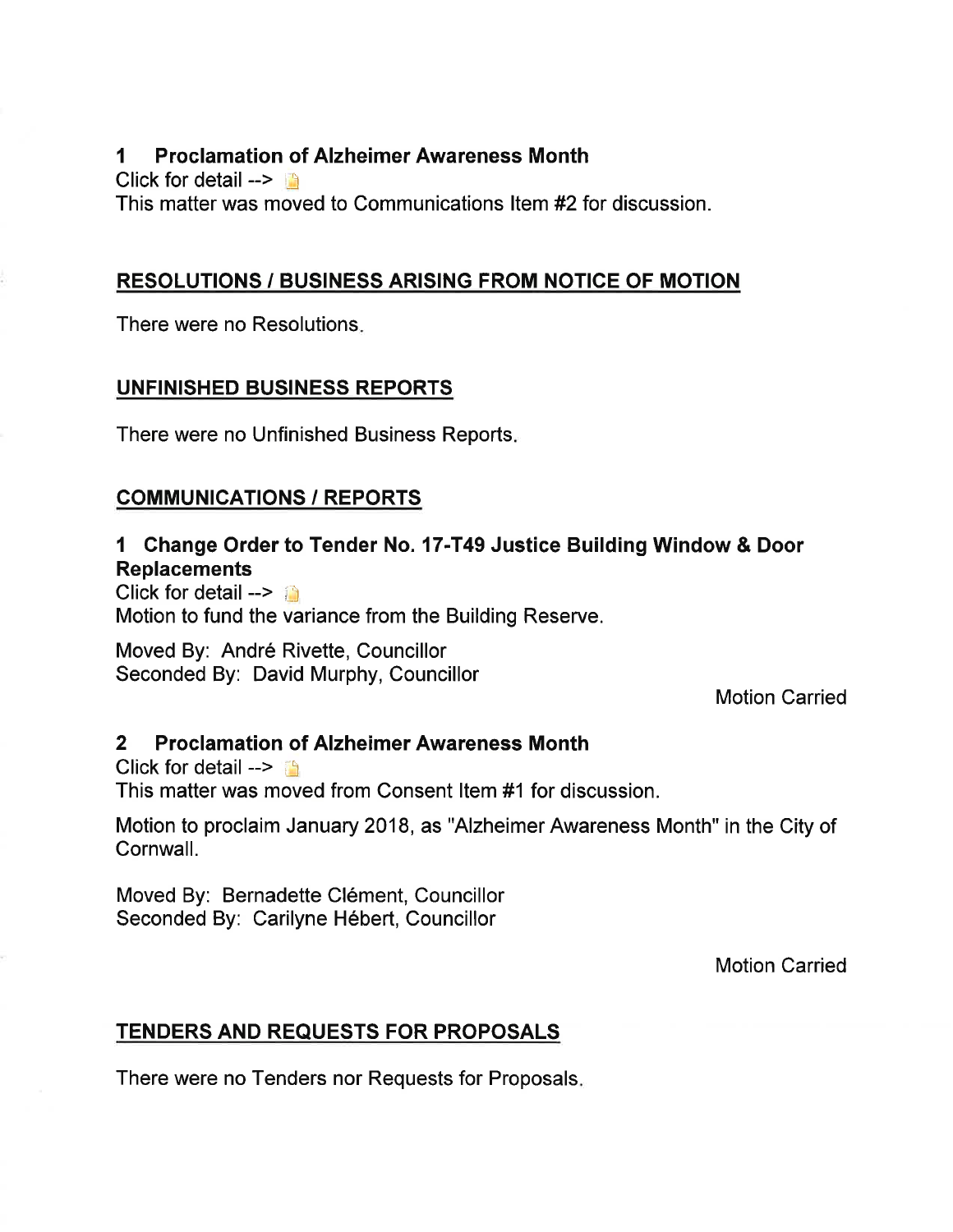#### NEW BUSINESS

#### 1 Corporate Policy on Recruitment

Click for detail  $\rightarrow$ 

Whereas recruitment and retention of employees is a vital part of our municipality and accountability and transparency for the city of Cornwall is a duty of any elected official

to ensure the corporation is always being accountable and transparent with the residents of Cornwall.

Whereas Council approves policies for the City of Cornwall as directors of the Corporation.

Whereas we as Council Members are responsible to the residents of Cornwall. Now therefore be resolved that Administration prepare a detailed report outlining the processes used when applying the Hiring Policy: 4.03.30.

1. Our Policy states that the selection of the successful candidate shall be on the basis of the best suited qualified applicant unless required otherwise by a collective agreement. What defines the meaning of "best suited qualified applicant";

2. What kind of a scoring mechanism is used to determine the successful applicant?

3. How can we communicate our process to residents?

4. How can Council be assured that this policy is being followed.

#### PASSING OF BY.LAWS

Motion to endorse By-laws 2018-001 to 2018-003 inclusive, listed on the Agenda.

2018-001 A By-law to authorize The Corporation of the City of Cornwall to enter into an Ontario Municipal Commuter Cycling (OMCC) Program Transfer Agreement with Her Majesty the Queen in right of Ontario as represented by the Minister of Transportation for the Province of Ontario Click for detail  $\rightarrow$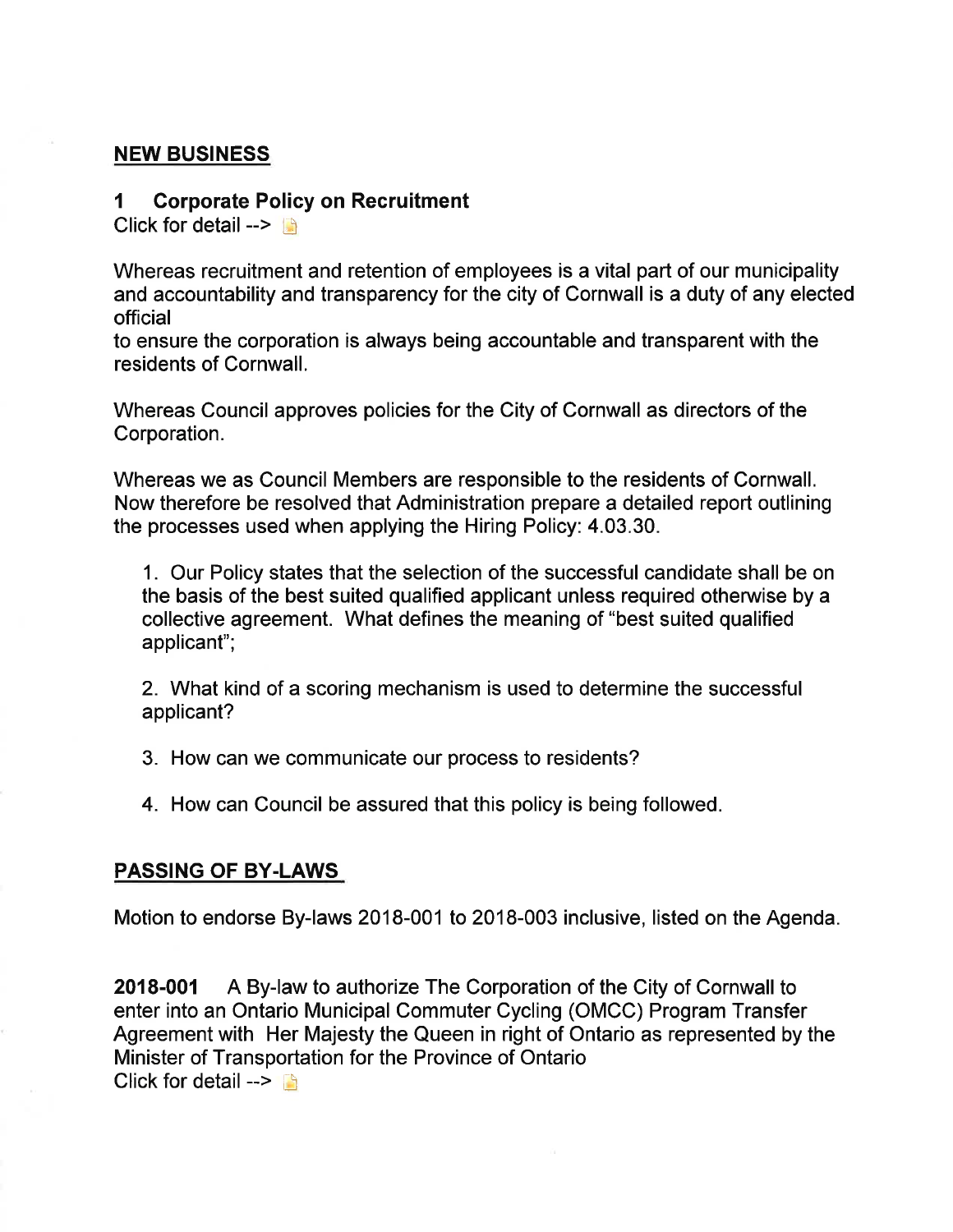2018-002 A By-law to authorize The Corporation of the Gity of Cornwall to enter into a Letter of Agreement with Her Majesty the Queen in right of the Province of Ontario, represented by the Minister of Transportation for the Province of Ontario related to funding under the Dedicated Gas Tax Funds for Public Transportation Program Click for detail  $\rightarrow$   $\rightarrow$ 

2018-003 A By-law to authorize the execution of an Extension Agreement pursuant to Section 378 of the Municipal Act, 2001 Click for detail  $\rightarrow$   $\rightarrow$ 

Moved By. Denis Carr, Councillor Seconded By: André Rivette, Councillor

Motion Carried

#### REPORTS FROM STANDING / SPECIAL COMMITTEES OF COUNCIL

There were no Reports from Standing nor Special Committees of Council

#### NOTICES OF MOTION

There were no Notices of Motion

#### PENDING BUSINESS LISTING

The Pending Business Listing was presented and no discussion ensued.

1 Unfinished Business Listing for January 8, 2018 Click for detail  $\leftarrow$ 

Motion to receive the Unfinished Business Listed for January 8, 2018

Moved By: Carilyne Hébert, Councillor Seconded By: Claude E. Mclntosh, Councillor

Motion Carried

# CONFIRMING BY.LAW